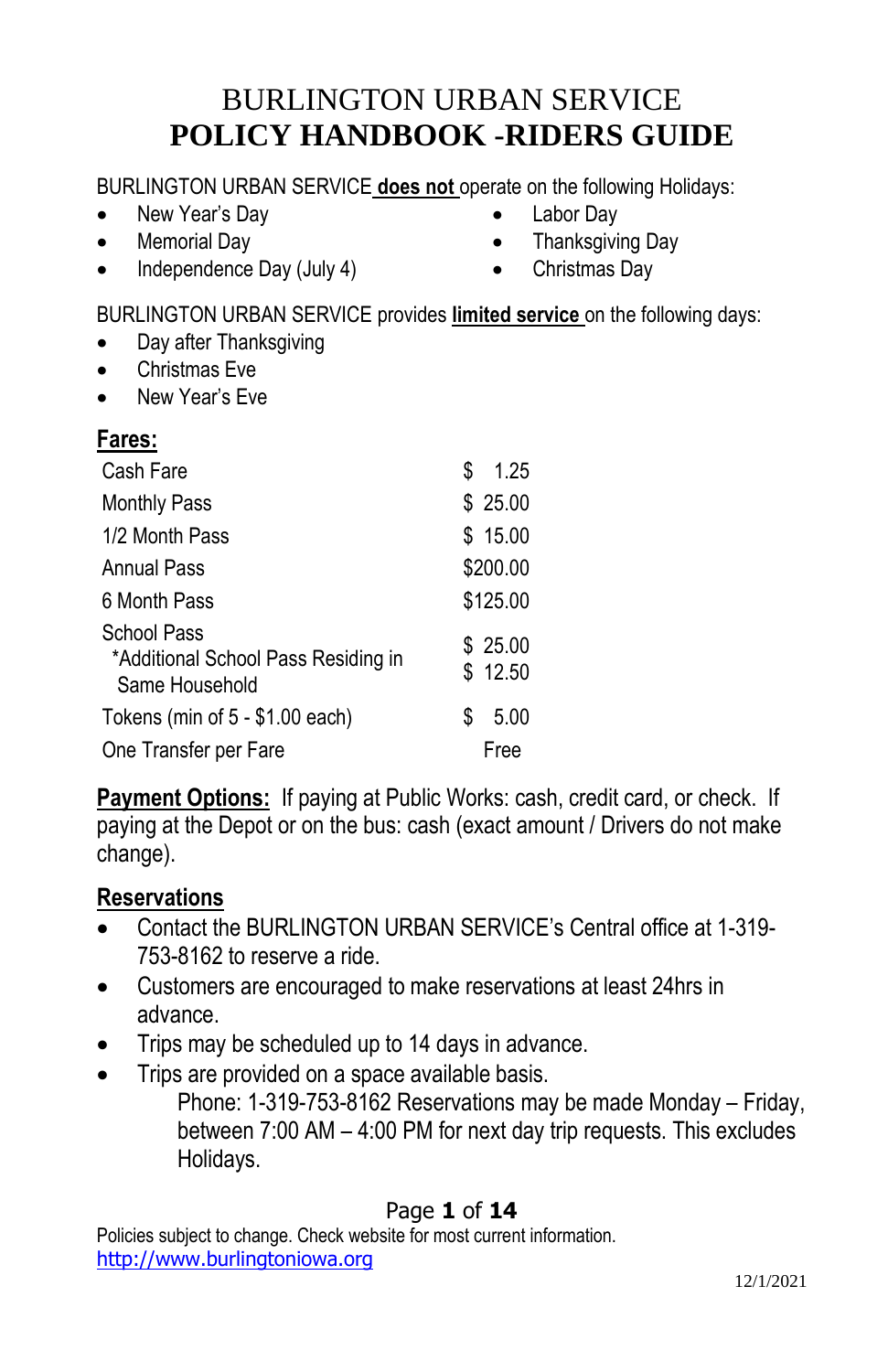BURLINGTON URBAN SERVICE's phone system places callers on hold as they wait for the next available scheduler to assist them. If you call before or after reservation hours and get a voicemail, leave a message so that a BURLINGTON URBAN SERVICE staff member may contact you.

- Return trip reservations should be made when booking your trip.
- If you have any of the following, please tell the scheduler at time of reservation:
	- o Personal Care Attendant (PCA) or Guest
	- o Service Animal
	- o Reasonable Modification request (under Americans with Disability Act and Section 504 of Rehabilitation Act of 1973)

# **Pick Up and Drop Off**

- Customers paying with cash must have exact fare ready at the time of pickup. Drivers are not allowed to make change.
- Customers may only pay for a one-way trip and payment must be made when boarding the Burlington Urban Service.
- Customers should wait at the entrance/exit of the pick-up location and be visible to the transit driver.
- Drivers may assist customers, limited to 1 trip, to the door. Packages and bags are limited to what the customer may carry in one (1) trip. (See parcel allowance section for additional information)
- It is each customer's responsibility to be ready 10 minutes before their scheduled pickup. There is a 20 minute pickup window (10 minutes before the pick-up time and 10 minutes after the pick-up time). This means customer may be picked-up anytime within their 20 minute window.

Additional Information: A direct route from the pick-up location to the delivery location usually does not occur. It is recommended customers take into consideration the 20 minute pick up window, delay times and indirect travel when negotiating a pick up time, as well as when scheduling appointments.

## **Delayed Vehicles**

BURLINGTON URBAN SERVICE vehicles experience the same traffic and weather conditions as the rest of the commuting public. Occasionally, our Burlington Urban Services may be late for a pick-up. If the vehicle has not arrived by the end of your 10-minute pick-up window, call BURLINGTON

## Page **2** of **14**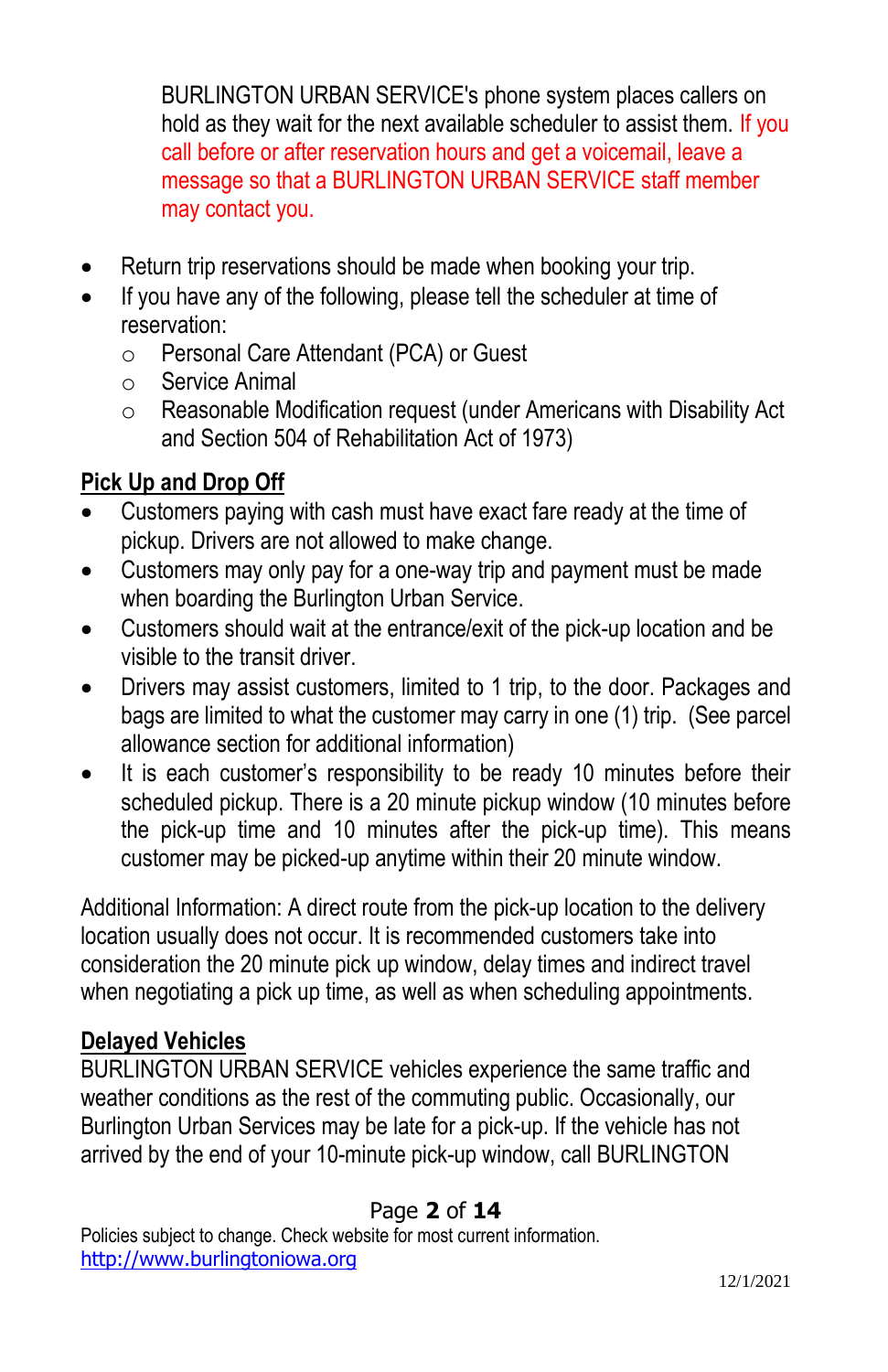URBAN SERVICE at 1-319-753-8162. We will advise you of the status of the vehicle and what time to expect its arrival.

## **Cancellations and Changes**

- It is critical that customer calls us at least one (1) hour in advance of their scheduled pick-up time to cancel a trip. The more advanced notice given the better we are able to service the community. Cancellations less than one (1) hour in advance will count as a "no show" (See No Show Policy).
- Customers need to notify BURLINGTON URBAN SERVICE by dialing 1 319-753-8162 or emailin[g macgregorn@burlingtoniowa.org](mailto:macgregorn@burlingtoniowa.org) to cancel any scheduled trips. Messages may be left on voicemail after-hours.
- Once a customer has boarded the transit vehicle, changes to your trip destination and/or trip times may not be accommodated. Cancellations or changes are not to be given to the drivers.

## **Wheelchairs and other Mobility Devices**

- For safety, wheelchair users who do not wish to transfer to a Burlington Urban Service seat, should remain in their chair and wear a lap belt while riding on BURLINGTON URBAN SERVICE vehicles.
- Wheelchairs should be in good working order with functional brakes.
- Scooter users should transfer to a Burlington Urban Service seat if possible.
- Scooters and electronic devices must be powered down while on the lift in motion.
- Some three-wheeled scooters are difficult to secure and some come with a warning from the manufacturer that they should not be used as seats on moving vehicles. The driver will recommend the customer of these devices transfer to a vehicle seat.
- For safety, drivers cannot push wheelchairs up or down unsafe inclines or over barriers. We may not be able to safely accommodate customers if their wheelchair or mobility aid exceeds the following dimensions: More than 30 inches wide or more than 48 inches long (measured 2 inches above the ground). Depending on "lift limits", we may not be able to accommodate customers if the weight of their mobility device, when occupied, weighs more than 600 pounds.

## **Attendants**

Policies subject to change. Check website for most current information. [http://www.burlingtoniowa.org](http://www.burlingtoniowa.org/)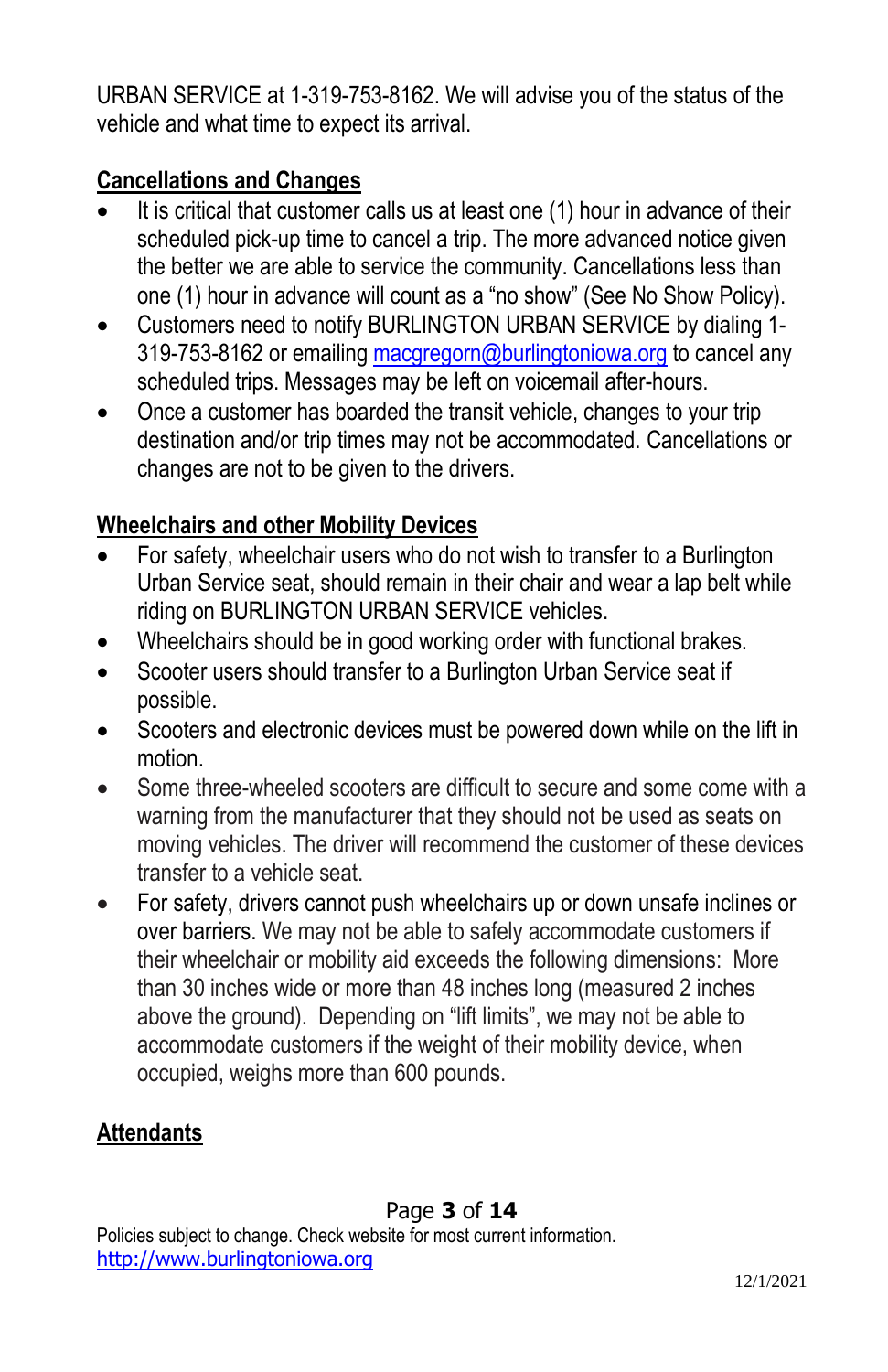- A Personal Care Attendant (PCA) is someone designated or employed specifically to assist the individual with daily life functions. A family member or friend is regarded as a companion of the customer and not as a personal care-attendant, unless the family member or friend is acting in the capacity of a personal care attendant.
- Individuals who need extensive assistance in traveling, including lifting, carrying, support during the ride, and behavior control, must arrange for a PCA to accompany and assist them.
- Customers needing the assistance of a PCA must register the PCA with BURLINGTON URBAN SERVICE. A PCA may accompany a customer free of charge. They must be picked up and dropped off at the same location as the customer. It is strongly recommended that a person who requires the use of a PCA to travel, always travel with their PCA.
- When scheduling a trip, customers must inform BURLINGTON URBAN SERVICE they will be traveling with an attendant.

#### **Children**

- It is recommended Infants or small children should be securely fastened in a car-seat or by a seatbelt. For safety reasons, strollers are not permitted to use securement devices.
- Children under the age of 3 years must be accompanied by an older child (+12) or adult.
- If no adult is at the destination location to accept the child (under 10 years of age), the child will **NOT** be left at the drop off location. BURLINGTON URBAN SERVICE staff will attempt to make contact with the responsible party, and if no contact is made, drivers will be instructed to deliver the child to the local police station.

## **Guests**

- A customer may request a ride for a guest.
- The companion must be picked up and dropped off at the same point as the customer.
- The companion will pay the same fare as the customer.

## **Food & Drink**

Open food or drink containers are not permitted.

## Page **4** of **14**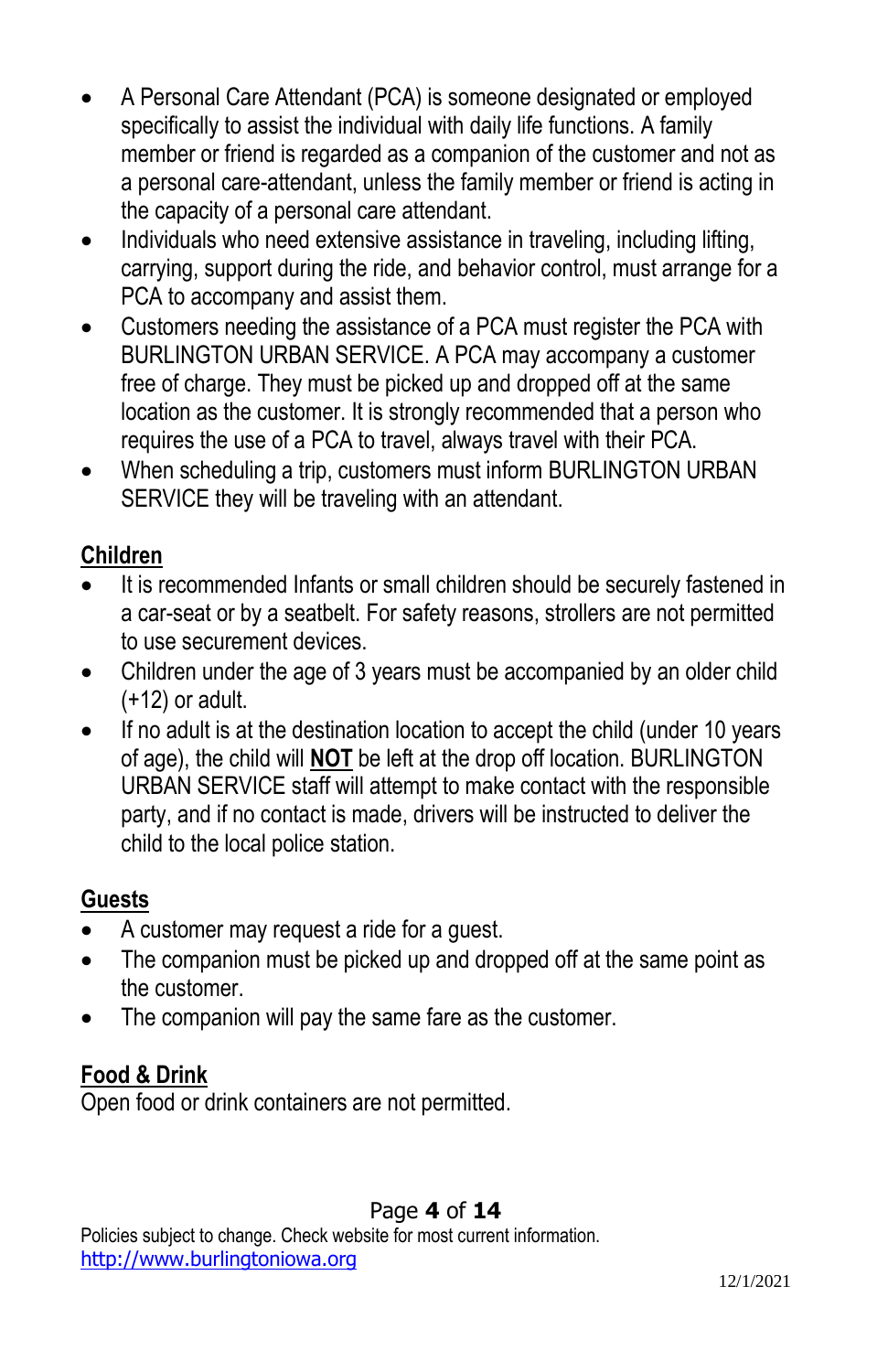#### **Parcel Allowances**

- A customer is allowed to carry-on what can be stored within the area in which they are seated, and what they can carry in one trip. Multiple trips to carry items on and off the vehicles are not permitted.
- Packages handled by the driver shall weigh no more than 20 pounds each.
- No objects can block the aisle or protrude into the aisle.
- The transit driver is not allowed to enter the customer's residence.

### **Lost and Found**

Customers who lose something on a BURLINGTON URBAN SERVICE vehicle should immediately call the BURLINGTON URBAN SERVICE Central office at 1-319-753-8162. Items not claimed within 15 days will be donated to charity or discarded.

#### **Respirators and Portable Oxygen Equipment**

Portable oxygen equipment and portable respirators are permitted on BURLINGTON URBAN SERVICE vehicles. The driver will assist in securing this equipment on the vehicle. Drivers are not permitted, to assist a customer in using the equipment. If assistance with portable life support equipment is needed, a personal care attendant must ride with the customer.

## **Service Animals**

Service animals include guide dogs, signal dogs, and other animals trained to work or perform tasks for or help a person live more independently.

- When scheduling a trip, customer should inform the dispatcher, they will be traveling with a service animal.
- All service animals must be leashed or harnessed during the entire trip.
- Animals must not pose a threat to any customer or the transit driver.
- Animals shall not block or obstruct aisles or doorways.

## **Adverse Weather**

- Customers are responsible for snow removal to make their homes accessible to the BURLINGTON URBAN SERVICE transit drivers. Drivers are **not allowed** to assist customers through snow or ice.
- If a customer schedules service knowing that a path has not been cleared to their homes, the trip will be considered a "no-show", and the "no-show" policy will apply.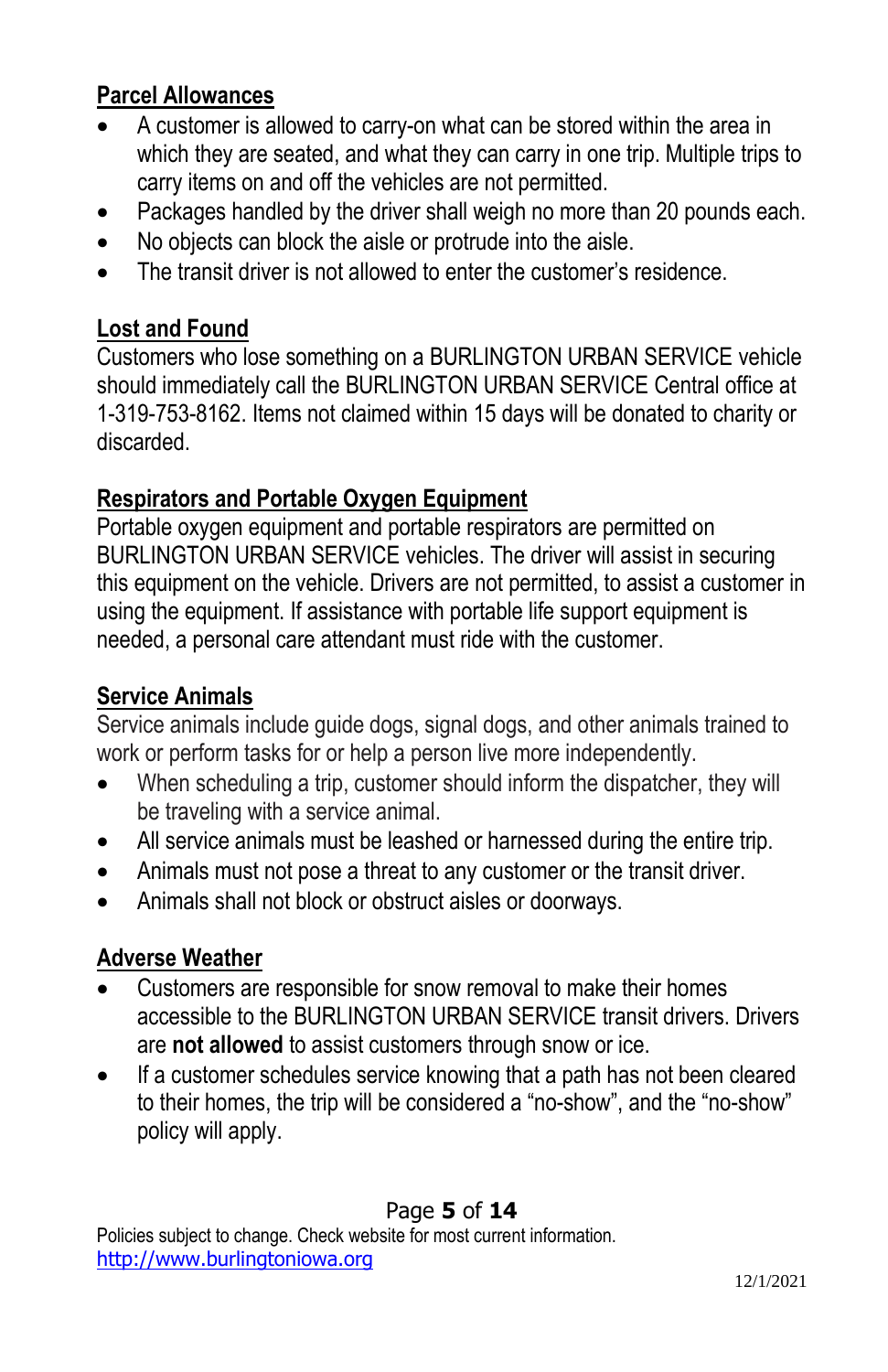## **Discontinuing Service Due to Adverse Weather Conditions**

- BURLINGTON URBAN SERVICE drivers will make every effort to provide service whenever scheduled. In the event extreme weather conditions exist which make travel unsafe, BURLINGTON URBAN SERVICE reserves the right to discontinue services until conditions are more favorable. If service is temporarily discontinued, all rides, regardless of trip purpose, may be cancelled.
- BURLINGTON URBAN SERVICE will place cancelation announcements on the City's Facebook page, and on local radio.

#### **Severe Weather Customer Guide**

- Severe weather can affect transit service. The following may occur when hazardous road conditions exist:
- Travel time may increase.
- Some trips may be cancelled or service hours shortened.
- Service on less traveled streets, especially those not plowed or sanded, may be cancelled.
- NO alley travel is allowed.
- In case of severe weather, all customers may be taken home immediately.

Customers and/or care attendants are responsible for ensuring that customers are properly dressed for their ride. Transit drivers will not assist customers with their clothing. This includes proper coats, hats, gloves, and footwear.

## **Winter Riding Tips:**

- Keep current on weather conditions, which may affect transit services.
- If streets are icy, allow additional travel time.
- Avoid delays by being on time and having correct fare ready.
- Clean footwear of snow and slush before boarding so it does not gather on the steps and floor of the Burlington Urban Service, posing a slipping danger to others.
- Wait until the Burlington Urban Service comes to a complete stop before leaving your seat and before boarding.
- Be prepared for sudden stops while riding the Burlington Urban Service.
- At all times, watch your step, and wear appropriate winter clothing.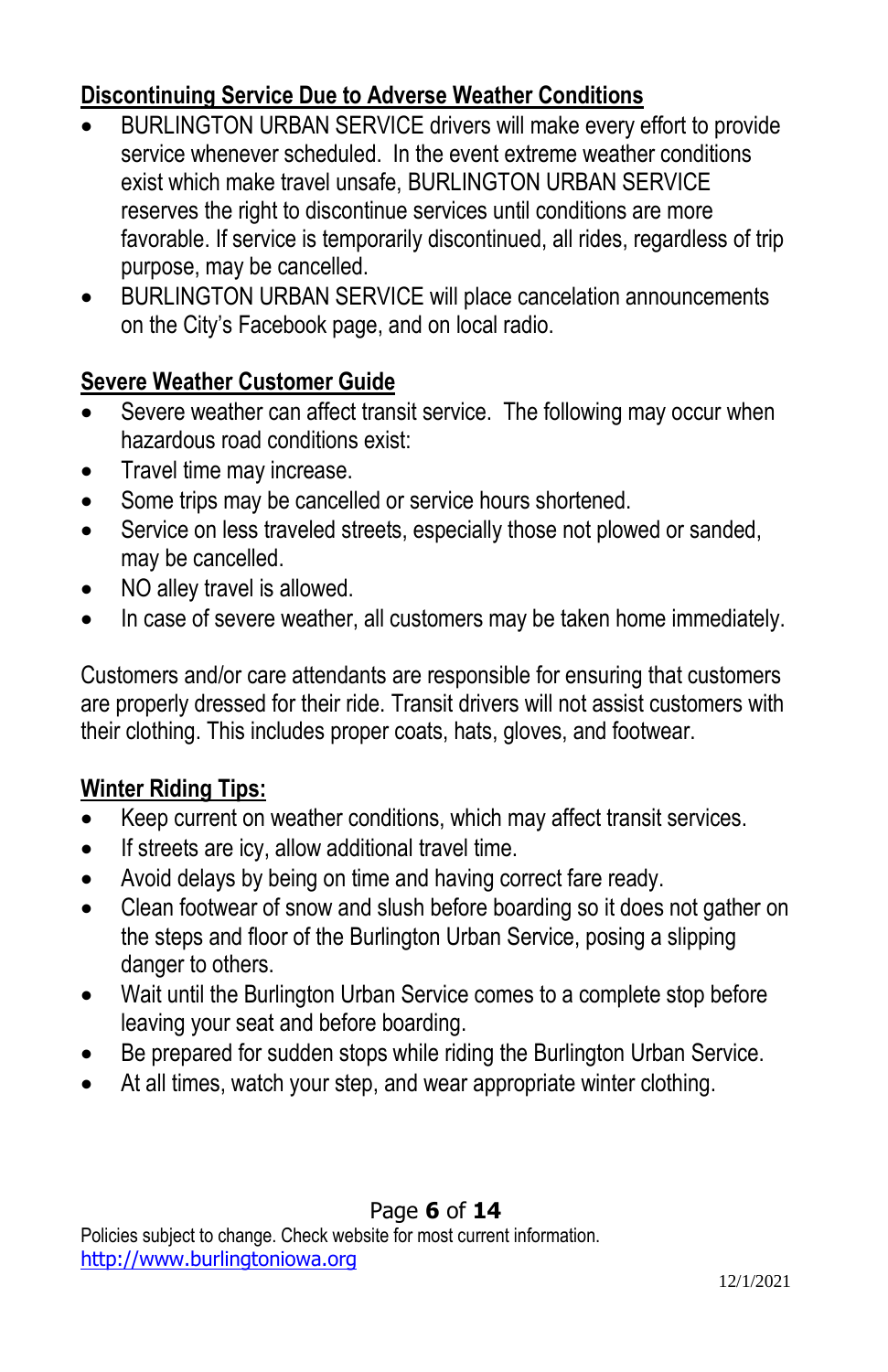## **Appropriate Behaviors:**

- Remaining seated while the Burlington Urban Service is in motion.
- Keeping hands and personal objects to yourself. No touching other customers without their permission.
- No foul language to any other rider or the transit driver.
- No screaming or yelling on the Burlington Urban Service. Normal voice volume levels are to be used when speaking.

#### **Customer Conduct**

For everyone's safety, customers must abide by the following rules of Conduct. The following behavior is not allowed.

- Refusal to pay the fare:
- Smoking or using any lighted or smoldering device (i.e. pipe, cigar, or cigarette) in any BURLINGTON URBAN SERVICE vehicle;
- Open containers of beverage or food are not allowed, unless medically necessary;
- Posing a safety or health threat to themselves or others; Negligent of personal hygiene so as to cause an adverse effect on the ability of BURLINGTON URBAN SERVICE to provide an acceptable service for the public (action regarding hygiene is handled by the Operations Manager)
- Intentionally interfering with the driver's operation of a BURLINGTON URBAN SERVICE vehicle, such as being belligerent or disruptive;
- Intentionally defacing, damaging, writing upon or soiling any part of the BURLINGTON URBAN SERVICE vehicle or intentionally spitting, vomiting, urinating or defecating in or upon the BURLINGTON URBAN SERVICE vehicle;
- Throwing, or leaving paper, bottles, cans or any other garbage or solid waste in or upon the Burlington Urban Service or throwing any object of any kind within the Burlington Urban Service or out any door or window of the Burlington Urban Service.
- Being excessively loud while using cellphone or playing a radio, CD player, or similar electronic sound amplification device unless played through an earphone so that it is totally inaudible to all other customers.
- Possessing dangerous or destructive weapon, including but not limited to swords, knives, bow and arrows, biological agents, toxins, or high explosives, corrosive acid or flammable liquid, while in or near transit vehicle.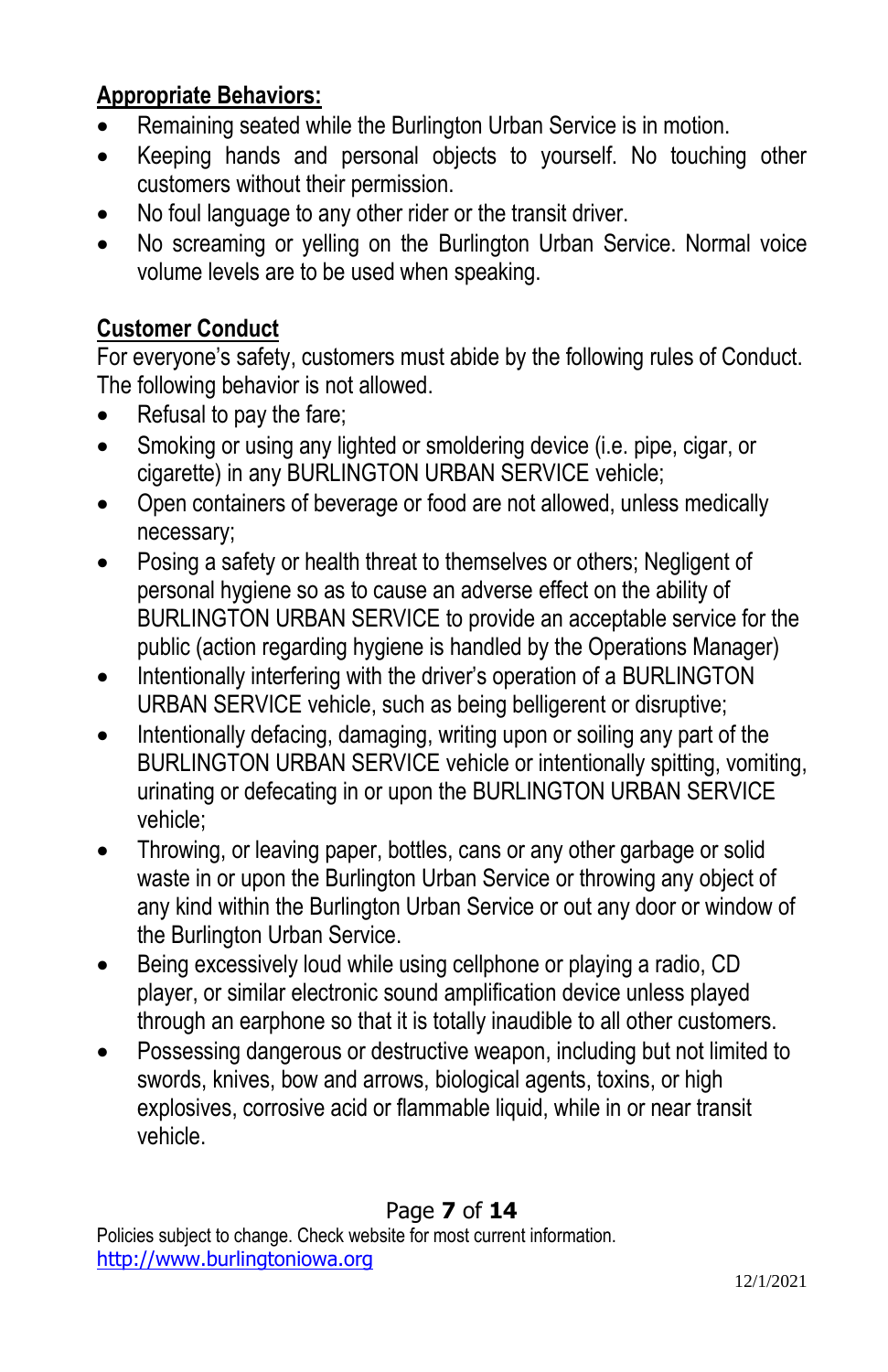- Behaving with violence, i.e. hitting, striking, yelling, cursing or threatening other customers or driver.
- Petting guide dogs or other service animals without the permission of the owner.
- BURLINGTON URBAN SERVICE has zero tolerance towards violence. Any overt act of violence or threat of violence will result in suspension of the customer. BURLINGTON URBAN SERVICE also has set a policy for normal and standard behaviors when using the transit system. Offenses will be handled on a case by case basis; however, every effort will be made to work with the customer, PCA, and/or Case Manager or Social Service agency to bring the customer back to using BURLINGTON URBAN SERVICE's service.
- A customer may submit a grievance in writing to the Executive Director within ten working days of the notice to refuse transit services. The Executive Director will follow the BURLINGTON URBAN SERVICE Grievance Procedure.

# **"No Show" Policy**

- BURLINGTON URBAN SERVICE understands that, from time to time, it may be necessary for a scheduled passenger to cancel a trip for unexpected circumstances beyond their control. Last minute cancellations, or "no-shows," are detrimental to the efficient and effective operations of the transit system. No-shows also expend resources that could be used to provide transportation to other passengers.
- What Constitutes a "No-Show"? If a passenger is unable to make his or her scheduled trip, and does not call BURLINGTON URBAN SERVICE's central office to cancel the trip at least 1 hour in advance of the scheduled pick-up time, the trip will be considered a "no-show." Passengers who are not ready by their scheduled pick-up time may also be considered a "noshow" if they are more than five minutes late; the driver will leave after waiting five minutes and contacting the dispatcher. Passengers who refuse service once the driver has arrived to pick them up, is also considered a "no-show"
- "No-Show" Policy: If a passenger 'no shows' the first leg of the trip, the return trip will be cancelled. Any passenger who has 5 or more No Shows in a calendar month will have their trip history reviewed to determine if a pattern or practice of missed trips exist.

The below criteria will be used in determining the number of No Show's that may result in a penalty:

#### Page **8** of **14**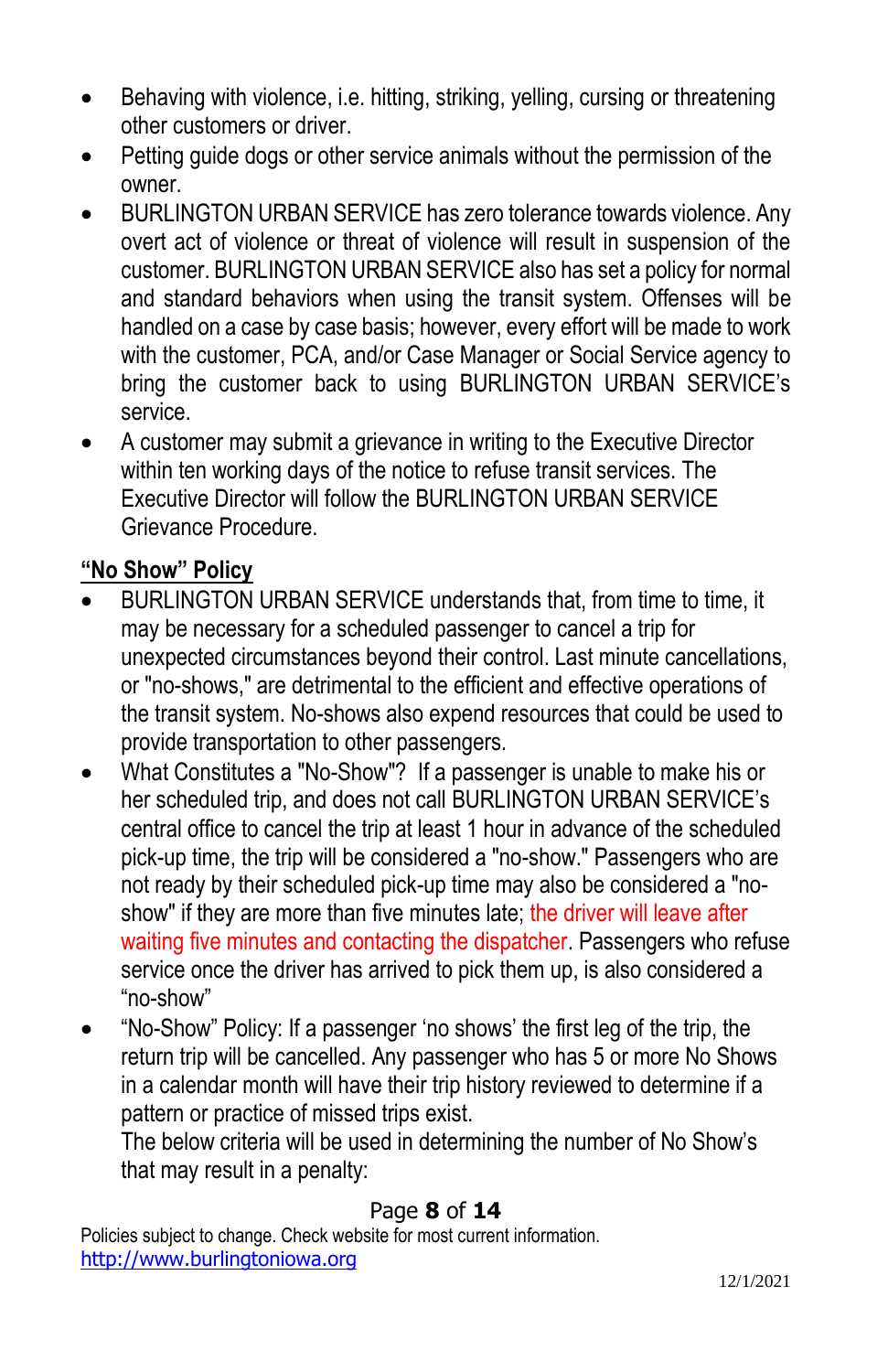- $\circ$  1 14 trips per month Maximum of 2 No Shows per month
- $\circ$  15 30 trips per month Maximum of 3 No Shows per month
- $\circ$  30 50 trips per month Maximum of 5 No Shows per month
- $\circ$  50+ trips per month Maximum of 6 No Shows per month
- Following the review, the passenger will be notified of the number of No Shows for the previous month. No Shows that occur due to circumstances that are beyond the passengers control will be taken into consideration. Passengers have the right to contest any particular No Show trip. Passengers may contest a No Show trip by contacting BURLINGTON URBAN SERVICE by telephone, e-mail or mail.
- Passengers that exceed the maximum number of No Show trips will be subject to the following penalties:
	- $\circ$  1st violation verbal warning
	- $\circ$  2nd violation two day suspension of service
	- $\circ$  3rd violation one week suspension of service and billed the fully allocated cost of all missed trips in that month
	- $\circ$  4th and succeeding violations two week suspension of service and billed the fully allocated cost of all missed trips in that month

Anyone wishing to file an appeal should do so in accordance with BURLINGTON URBAN SERVICE's appeals policy found at end of BURLINGTON URBAN SERVICE's service policies.

# **Denial of Service**

- Customers, their personal care attendants or companions traveling with customers who violate rules of conduct, who engage in activity that disrupts the operation of service, who engage in physical a Burlington Urban Service or cause physical injury to another rider or transit driver, or who engage in illegal activities, may be subject to suspension.
- In addition, BURLINGTON URBAN SERVICE service will be denied to any person who poses a potential public health threat. The existence of excrement on clothing, hands or other exposed areas of the customer, or contact with bodily fluids, such as blood, vomit, urine or feces, poses the potential for spread of diseases. Customers will not be allowed to ride, if his or her clothing is soiled with feces, urine, vomit, or blood.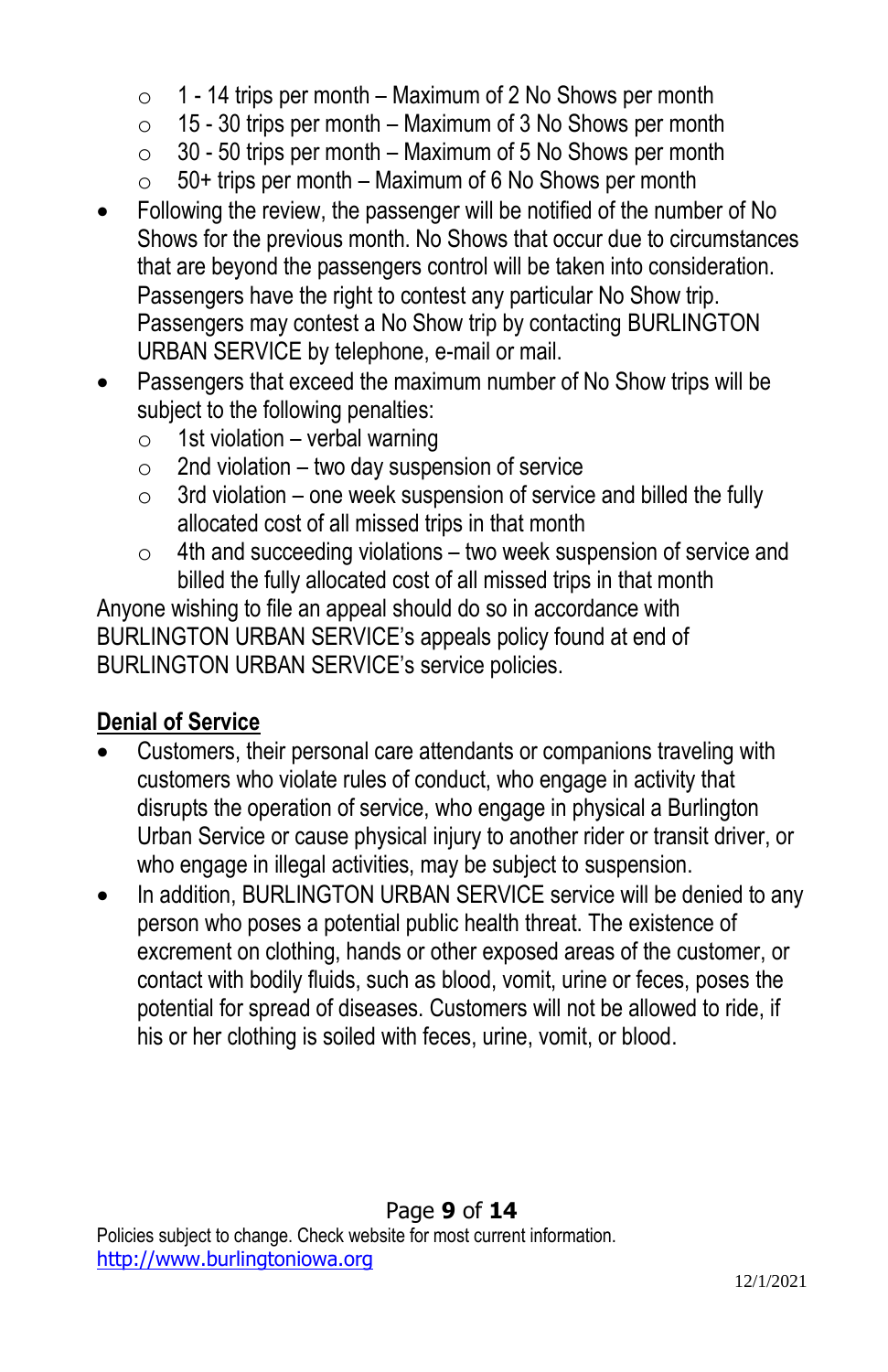#### **Public Comment Policy:**

Anytime there is a major service change such as eliminating routes, or a fare increase of \$0.01 or more, the Burlington Urban Service and the Burlington City Council will have a public hearing where it will receive public comment on the item. The public hearing will be advertised in The Hawk Eye. All comments will be considered as the Burlington City Council makes their decision.

Public Comments can be give in different ways.

- Written comments can be emailed to the Assistant City Manager for Public Works or submitted to the City Clerk 48 hours prior to the Burlington City Council meeting. Mail to: City of Burlington-City Clerk 400 Washington Street Burlington, IA 52601
- Oral comments can be given during Burlington City Council Meetings at City Hall located at 400 Washington Street.

#### **Reasonable Accommodations:**

#### **Reasonable Modification Procedures**

The US DOT issued a Final Rule under the American Disability Act (ADA) and Section 504 of the Rehabilitation Act of 1973 which takes effect on July 13, 2015, and can be found a[t http://www.gpo.gov/fdsys/pkg/FR](http://www.gpo.gov/fdsys/pkg/FR‐2015‐03‐13/pdf/2015‐05646.pdf)‐2015‐03‐ [13/pdf/2015](http://www.gpo.gov/fdsys/pkg/FR‐2015‐03‐13/pdf/2015‐05646.pdf)‐05646.pdf. Per this final rule, the BURLINGTON URBAN SERVICE Public Transit is required to make reasonable modifications or accommodations to our policies and practices to ensure individuals with disabilities have equal access to BURLINGTON URBAN SERVICE's transit programs and services. Beginning July 13, 2015, BURLINGTON URBAN SERVICE will consider requests for reasonable modifications so individuals with disabilities can have equal access to our Demand Response services as follows:

1. **Modification Requests Submittals:** An individual requesting a modification will describe what they need in order to use BURLINGTON URBAN SERVICE's service. Individuals should state their impending trip date within their request, if possible. BURLINGTON URBAN SERVICE can take up to 21 days to process ADA Reasonable Accommodation request. Requests can be made through general customer service inquiries by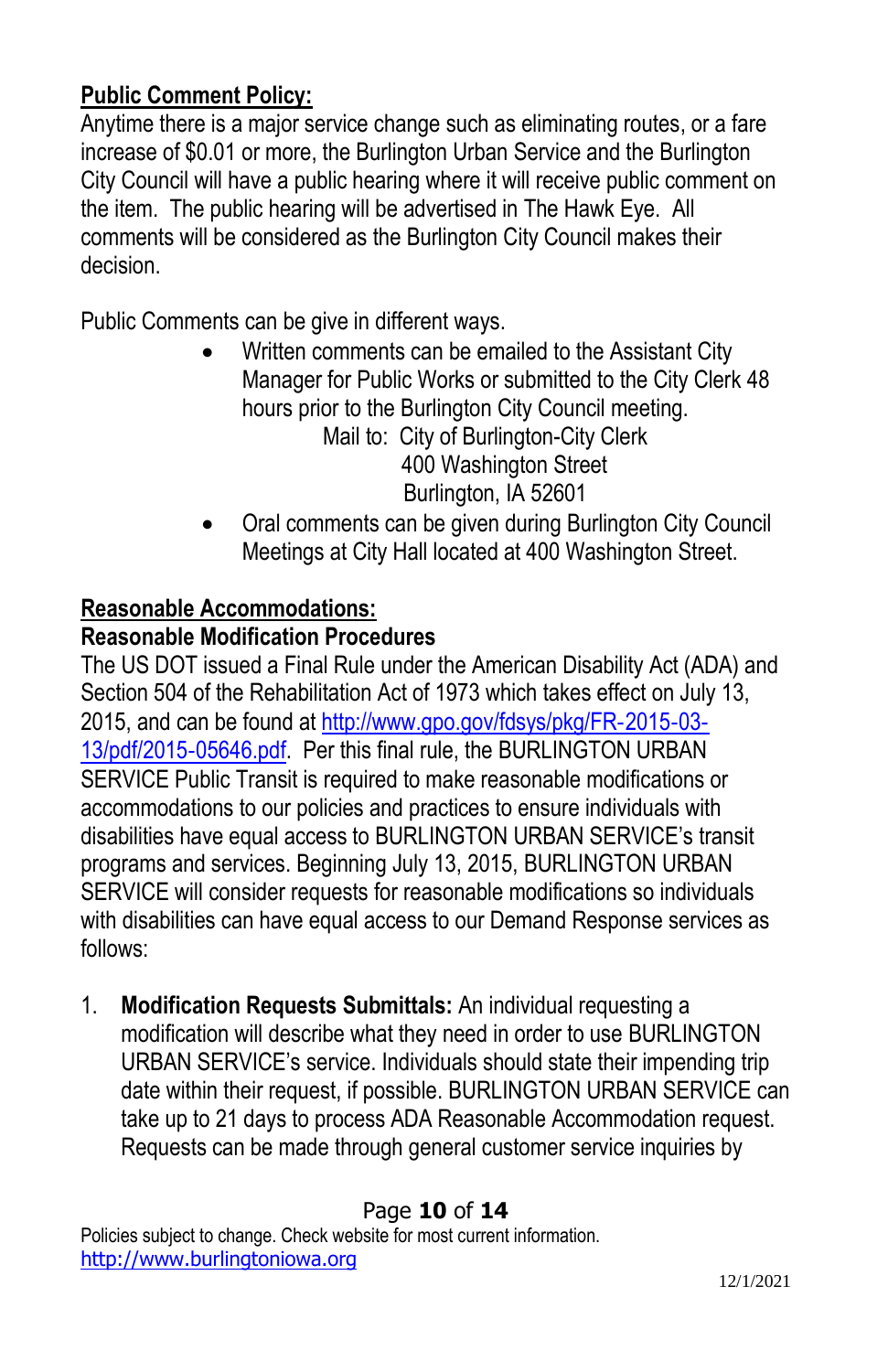emailing macgregorn@burlingtoniowa.org or by calling BURLINGTON URBAN SERVICE at 1-319-753-8162

2. **Designated Responsible Employee:** BURLINGTON URBAN SERVICE's Customer Service Supervisor, Nick MacGregor, is designated as the responsible employee to approve/deny pending reasonable modification requests.

BURLINGTON URBAN SERVICE Public Transit is committed to providing public transit service to all the general public including those individuals with disabilities. If you are an individual with a disability and believe an accommodation or modification in BURLINGTON URBAN SERVICE's services, policies or programs would allow you to access BURLINGTON URBAN SERVICE's transit services, please contact Amber Falls, via phone, letter or email and describe what is needed to be modified in order for you to use BURLINGTON URBAN SERVICE services.

- 3. **Use of Term Reasonable Modification Not Required:** The individual requesting modification is not required to use the term "reasonable modification" when making a request. General complaints concerning issues in accessing transit service or general information requests for modifications in service due to an individual's disability should be directed to BURLINGTON URBAN SERVICE's Operations Manager, as part of the general complaint process.
- 4. **Requests In Advance:** Whenever feasible, requests for modifications should be made and determined in advance, before BURLINGTON URBAN SERVICE is expected to provide the modified service. Individuals should state their impending trip date within their request. Depending on the complexity of the request and if any financial assistance is needed to grant the request, additional BURLINGTON URBAN SERVICE administrative/operational staff could also be involved in providing more information for any modification approval/denial determinations.
- 5. **Requests during Transit Trip:** Where a request for modification cannot practicably be made and determined in advance, operating personnel will make a determination of whether the modification should be provided at the time of the request. If necessary, operators will consult with BURLINGTON URBAN SERVICE's Dispatcher before making a

#### Page **11** of **14**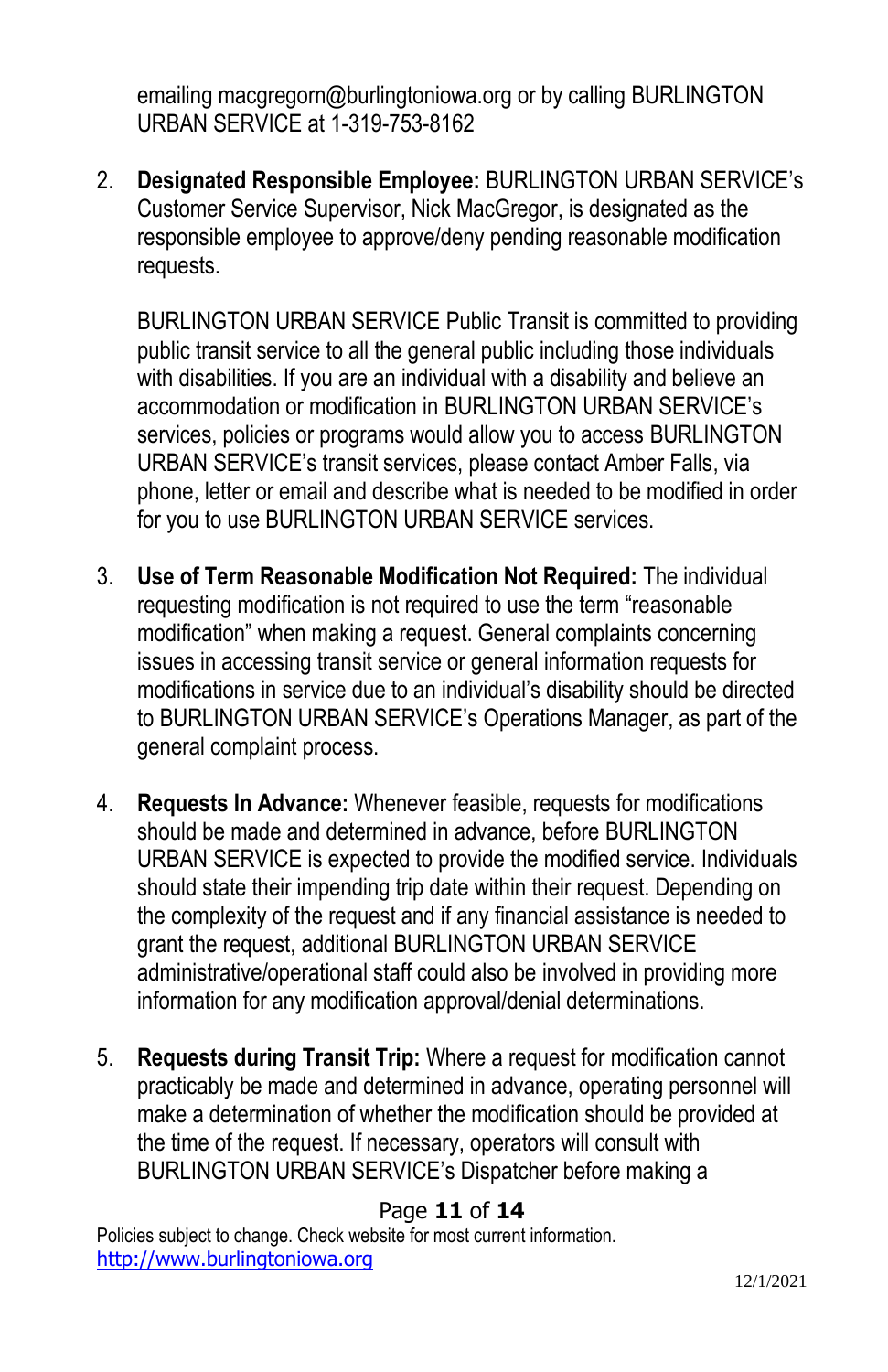determination to deny the request. Any denials for modifications that cannot be granted shall be written up as an incident by the driver to forward to Amber Falls for official documentation.

- 6. **Reasonable Accommodation Approvals:** Any approved modification for a passenger with a disability shall be noted, and printed on the driver instructions (schedule) when picking up the passenger. It can take up to 21 days for BURLINGTON URBAN SERVICE to process Reasonable Modifications.
- 7. **Grounds for Denial:** Requests for modifications of policies and practices may be denied on one or more of the following grounds:
	- Granting the request would fundamentally alter the nature of BURLINGTON URBAN SERVICE's Transit service, programs, or activities
	- Granting the request would create a direct threat to the health or safety of others
	- Without the requested modification, the individual with a disability is able to fully use BURLINGTON URBAN SERVICE's services, programs, or activities for their intended purpose
	- Results in an undue financial and administrative burden
- 8. **Other Actions Prior to Official Denial:** Any denials of formal requests prior to the trip would be confirmed with BURLINGTON URBAN SERVICE's Operations Manager and BURLINGTON URBAN SERVICE's Executive Director to ensure no other accommodations could be made to allow the individual to receive transit service. In any case in which BURLINGTON URBAN SERVICE denies a request for a reasonable modification as requested by the passenger, BURLINGTON URBAN SERVICE will take, to the maximum extent possible, any other actions (that would not result in a direct threat or fundamental alteration) to ensure that the individual with a disability receives the services or benefits provided by BURLINGTON URBAN SERVICE.
- 9. **Reasonable Modification Denials:** Any denials for reasonable accommodation by BURLINGTON URBAN SERVICE will be promptly communicated via written letter and/or e‐mail to the individual requesting the accommodation including the reasons for the denial. All denials, including reasoning, will be documented for reporting purposes to the Federal Transit Administration upon request.

## Page **12** of **14**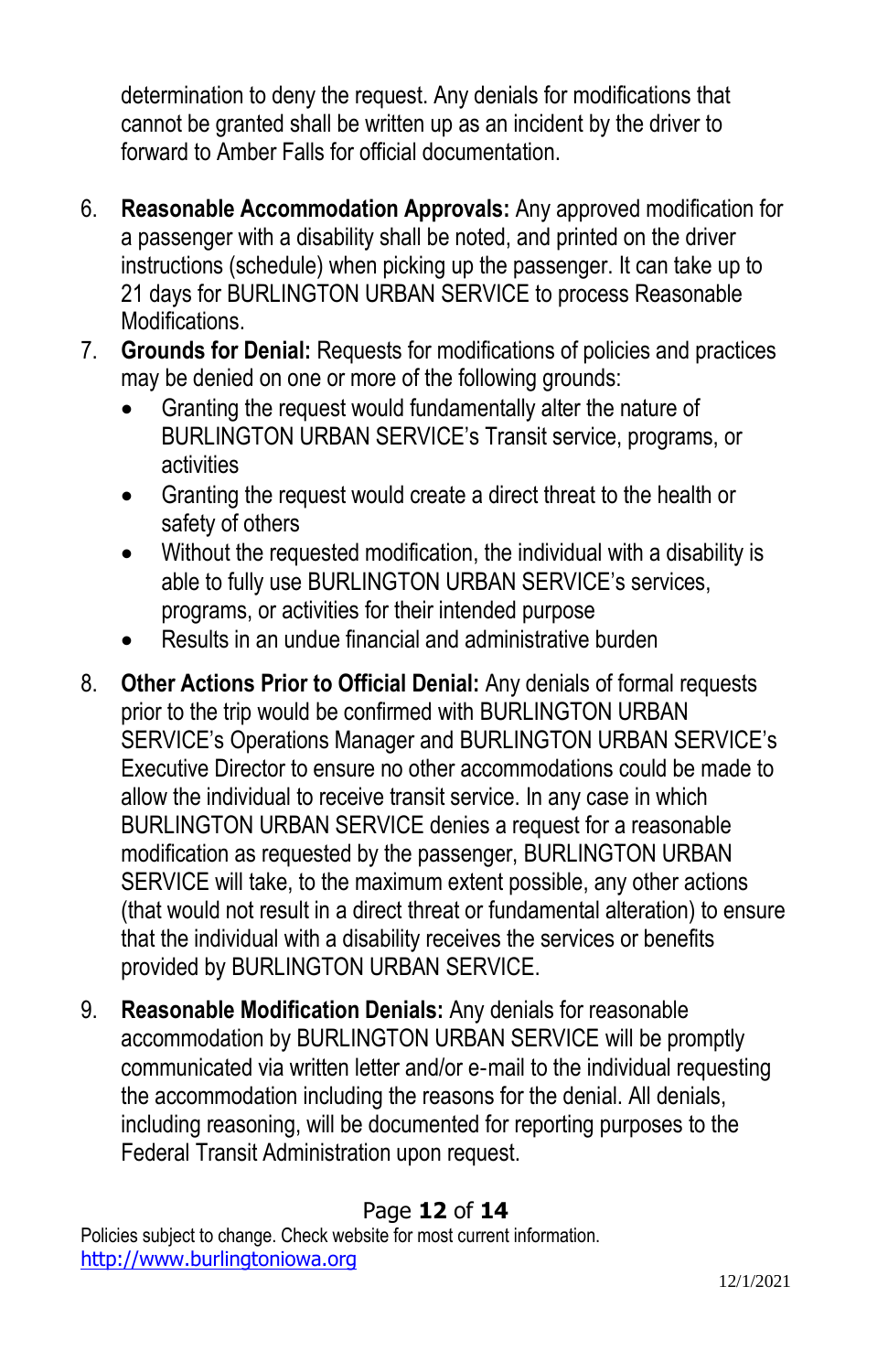- 10. **Decisions Guided by 49 CFR Appendix E:** In determining whether to grant a requested modification, BURLINGTON URBAN SERVICE will be guided by the provisions of United States Department of Transportation 49 CFR Appendix E to Part 37.169. [\(http://www.gpo.gov/fdsys/pkg/FR](http://www.gpo.gov/fdsys/pkg/FR‐2015‐03‐13/pdf/2015‐05646.pdf)‐2015‐ 03‐[13/pdf/2015](http://www.gpo.gov/fdsys/pkg/FR‐2015‐03‐13/pdf/2015‐05646.pdf)‐05646.pdf ‐ pages 13261‐13263)
- 11. **Procedures Availability:** BURLINGTON URBAN SERVICE's complaint and reasonable accommodation procedures are available on BURLINGTON URBAN SERVICE's website at [www.burlingtoniowa.org](http://www.burlingtoniowa.org/) or by an individual's request to BURLINGTON URBAN SERVICE. For a copy of these procedures, please call BURLINGTON URBAN SERVICE at 1 319-753-8162 or e-mail [macgregorn@burlingtoniowa.org](mailto:macgregorn@burlingtoniowa.org) and request these procedures be sent via mail or email, or you can find them on our website [www.burlingtoniowa.org](http://www.burlingtoniowa.org/)

# **COMPLAINT Process:**

## **INFORMAL (verbal) Complaint Process (Grievance)**

BURLINGTON URBAN SERVICE is responsible for providing a safe, reliable, affordable transportation service. We encourage any customer or concerned citizen to notify BURLINGTON URBAN SERVICE's Central office, if they do not feel such service was provided or if they observe a driver in a BURLINGTON URBAN SERVICE vehicle driving in an unsafe manner. Having the time, place where the vehicle was observed and vehicle number are helpful in our investigation of the complaint.

- Call the Burlington Urban Service at 1-319-753-8162 and let them know of your concern / complaint. If they are unable to assist you, they will complete a comment form, which will be given to a BURLINGTON URBAN SERVICE Supervisor for review.
- The Supervisor will research the concern/complaint, and conduct a followup phone call with you within 2 Business days.

Most concerns/complaints can be handled in this manner of communication, however, if you feel there needs to be formal complaint, especially if it violates Title VI or Reasonable Accommodations request, and then please proceed with the Formal (written) Complaint Process below.

## **FORMAL (written) Complaint Process (Grievance)**

• Title VI of the 1964 Civil Rights Act provides that "no person in the United States shall, on the ground of race, color, or national origin, be excluded

## Page **13** of **14**